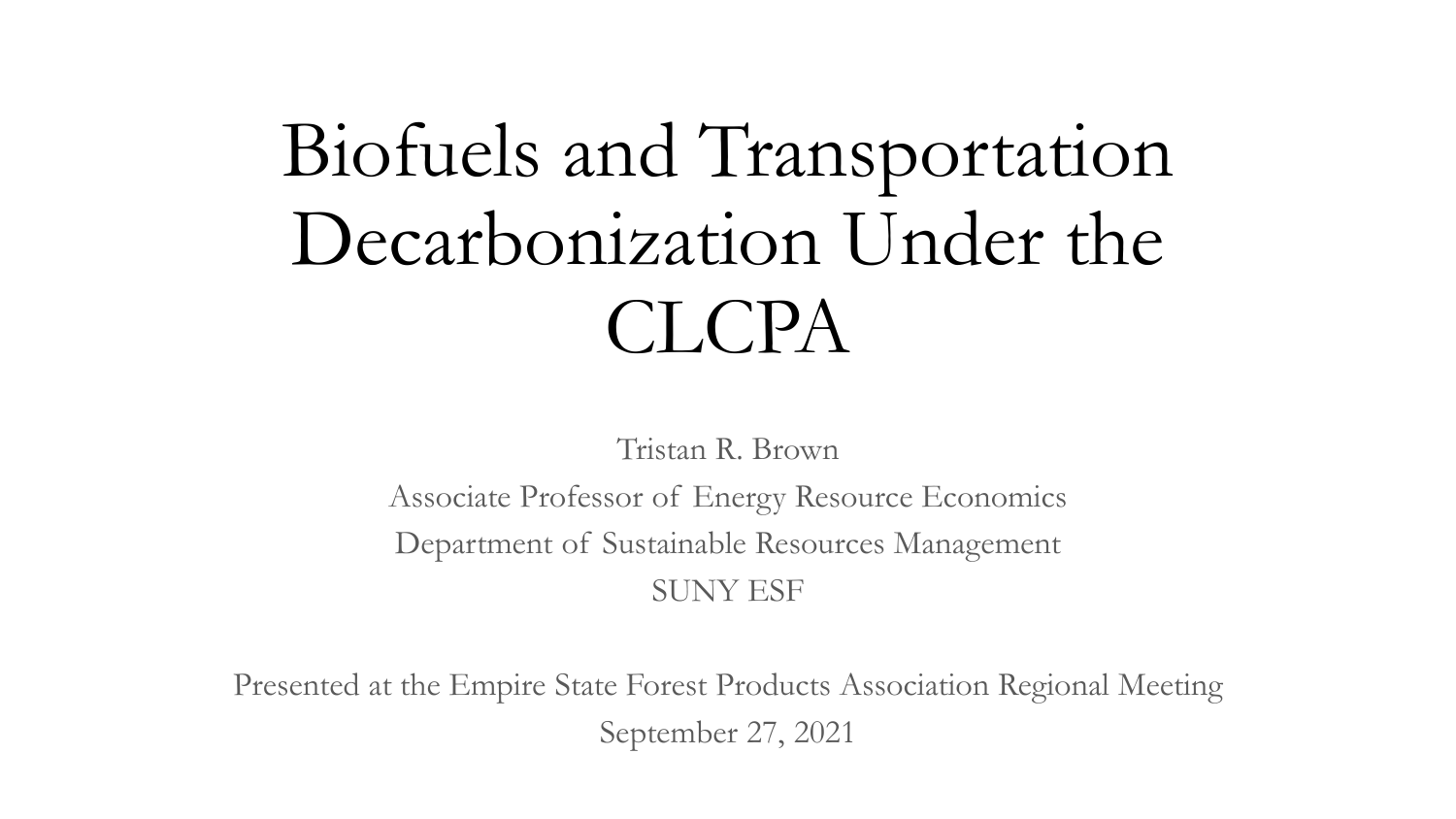# The CLCPA and transportation

- The Climate Leadership and Community Protection Act (CLCPA) requires NYS to achieve the deep decarbonization of its economy by 2050
	- 100% decarbonization of power sector by 2040 on an absolute basis
	- 85% decarbonization by economy on an absolute basis
	- 15% decarbonization by economy via offsets (optional)
- Unlike past state policies, the CLCPA requires the deep decarbonization of the NYS transportation sector on an absolute basis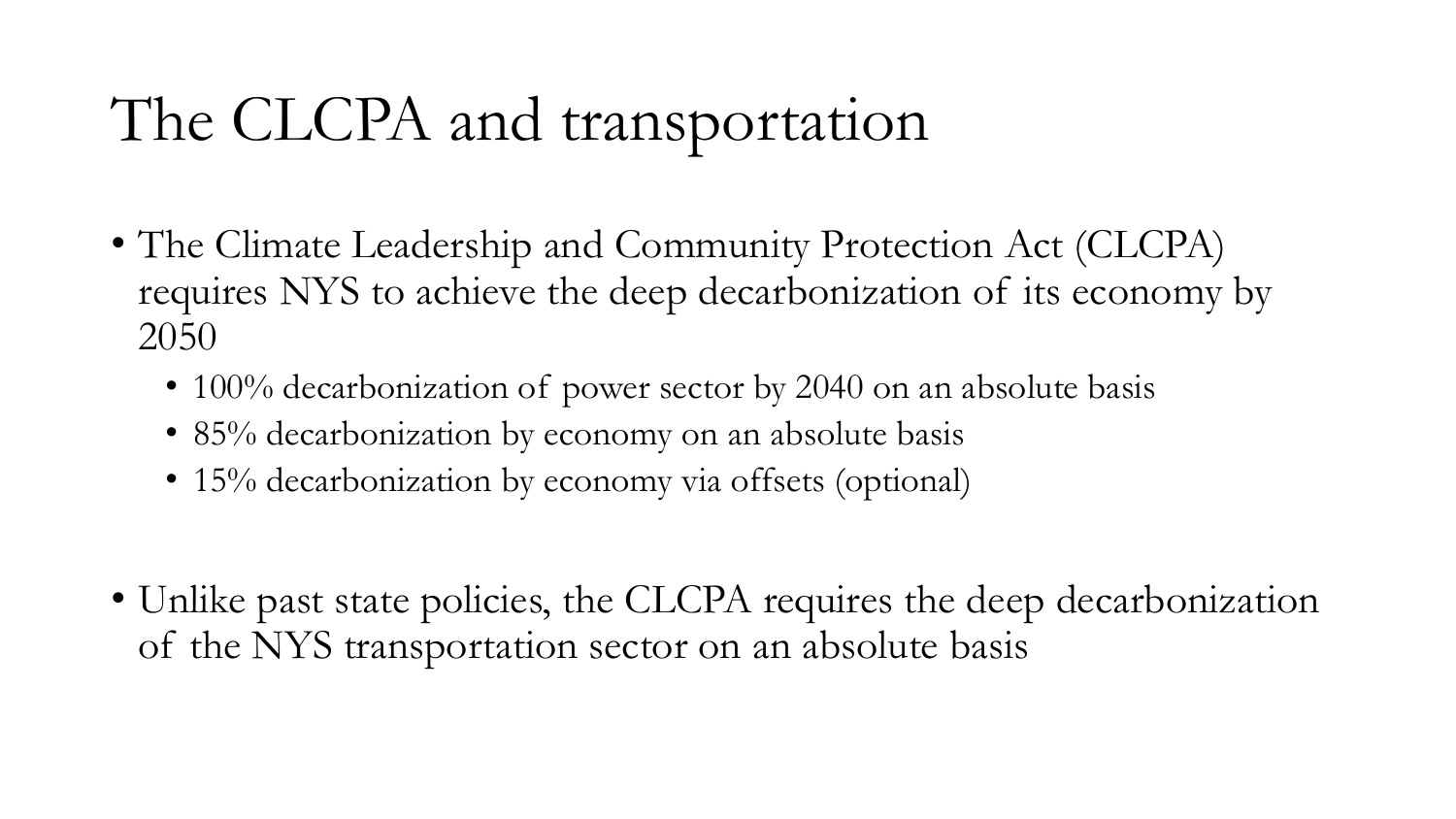# **CO<sub>2</sub> Emissions by Sector**

**NYS Energy-Related CO<sub>2</sub>** Emissions by **Sector** 

A sizeable fraction of building emissions are also from a refined fuel, distillate heating oil (which is very similar to ULSD)



**Almost half** the CO<sub>2</sub> emissions come from the Transportation sector

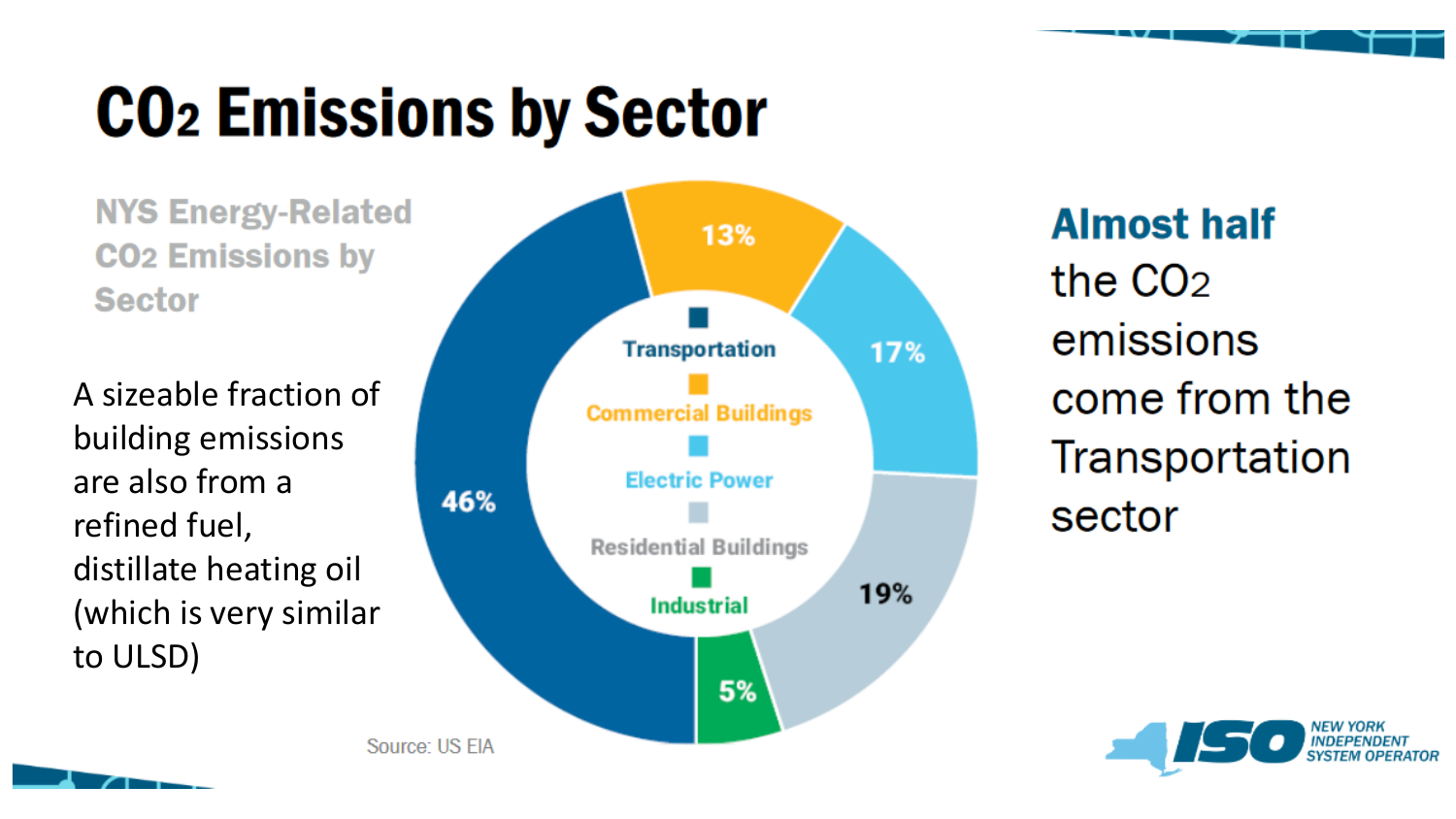## The limitations of vehicle electrification





• 2020s vehicle technologies will largely limit electrification to gasoline vehicles

- Only 43% of every barrel of petroleum produces gasoline
- Only 67% of NYS's transportation sector GHG emissions come from gasoline vehicles
- Diesel fuel, residual fuel, and jet fuel are unlikely to be replaced by electricity before the 2040s (if not later)
- The CLCPA's targets will only be met if the transportation sector is https://www.energy.gov/articles/hows-and-whys-replacing-whole-barrel  $decarbonizeed via other means$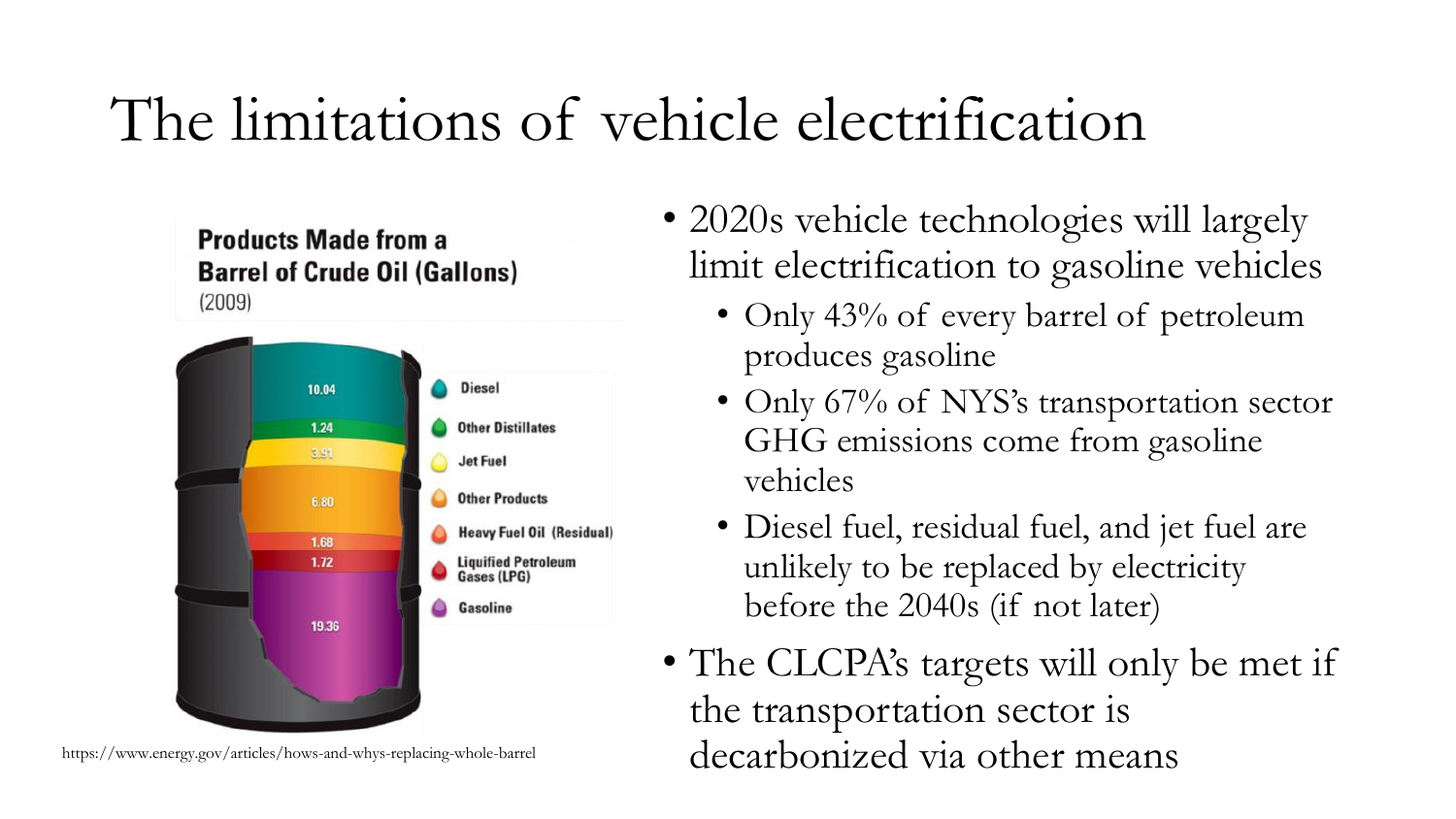#### Low Carbon Fuel Standards STATE OF NEW YORK

2011-2018 Pe

 $4003 - A$ 

2011 2012 2013 2014 2015

2019-2020 Regular Sessions

#### $\bf{0}$

**TM CEMATE** 

#### Mitigation Strategy - Clean Fuel Standard Overview

#### **Description:**

Implement a Clean Fuel Standard to support electrification of transportation, achieve near-term emission reductions while the transition to electrification is underway and provide cleaner fuels for hard-to-electrify subsectors such as aviation; freight and passenger rail; and long-haul trucking. A clean fuel standard generally considers total fuel cycle emissions.

| AN ACT to amend the environmental conservation law, in relation to<br>establishing the "low carbon fuel standard of 2019" |
|---------------------------------------------------------------------------------------------------------------------------|
| The People of the State of New York, represented in Senate and Assem-                                                     |
|                                                                                                                           |
| Section 1. Short title. This act may be known and may be cited as the                                                     |
| $$2.$ The environmental conservation law is amended by adding a new                                                       |
|                                                                                                                           |
| (1) A low carbon fuel standard is hereby established. The low carbon                                                      |
| fuel standard is intended to reduce carbon intensity from the on-road                                                     |
| transportation sector by twenty percent by two thousand thirty, with                                                      |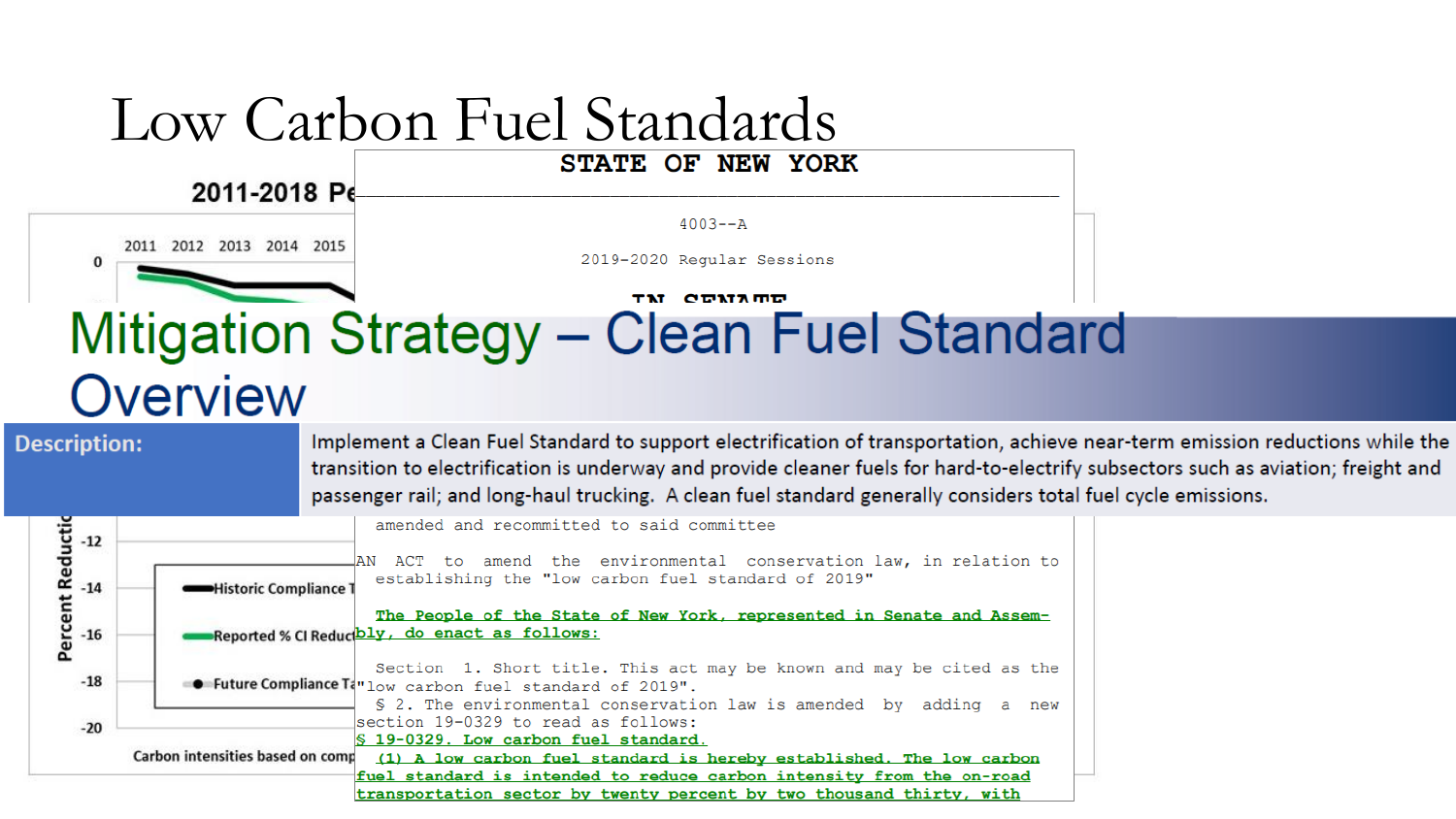## Decarbonizing California's transportation sector



Source: CARB (2020)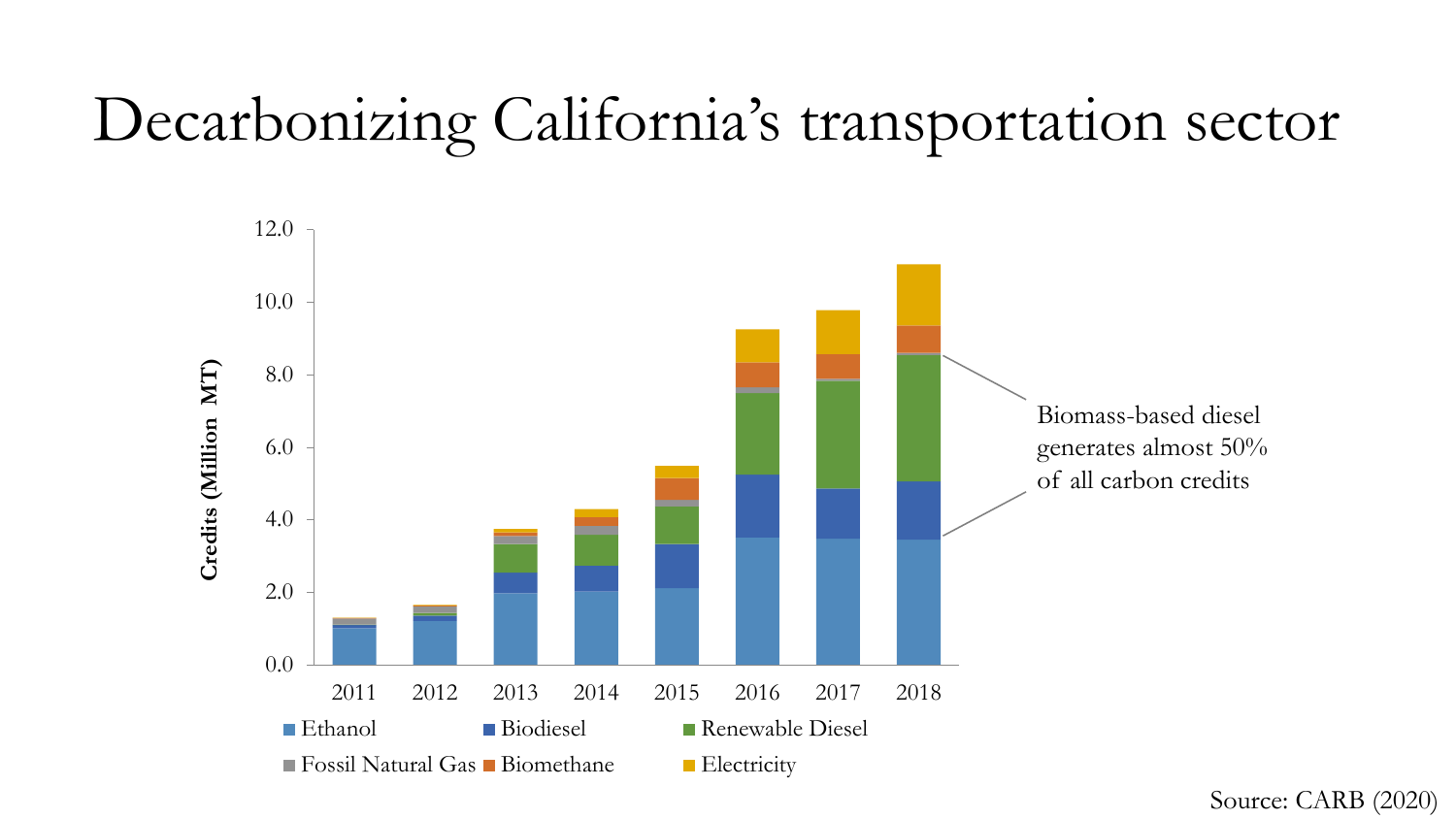### How California's low-carbon fuels contribute

#### Average carbon footprint of select low carbon fuels used in California



Source: CARB (2020)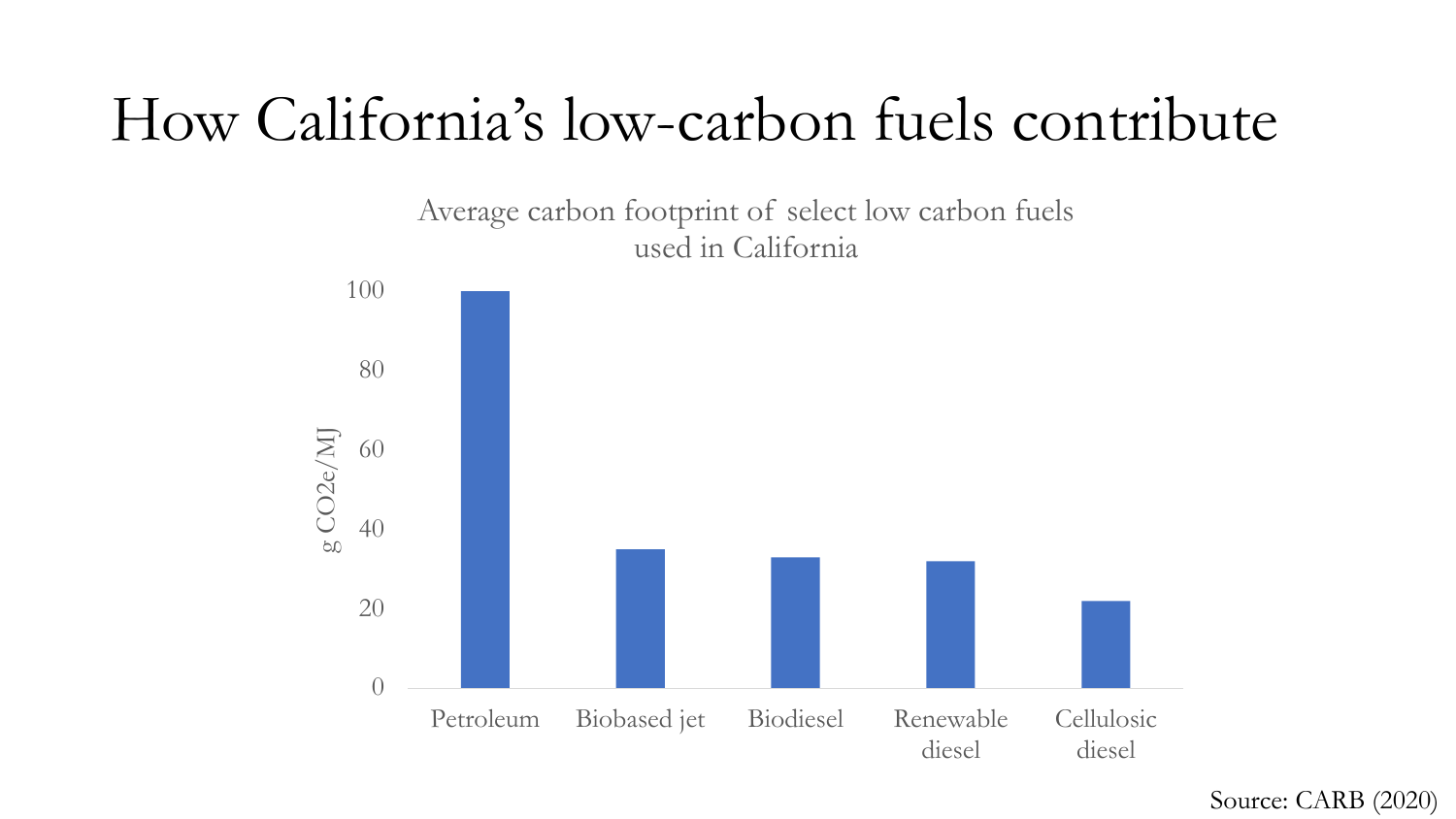### California's driver – carbon credit prices

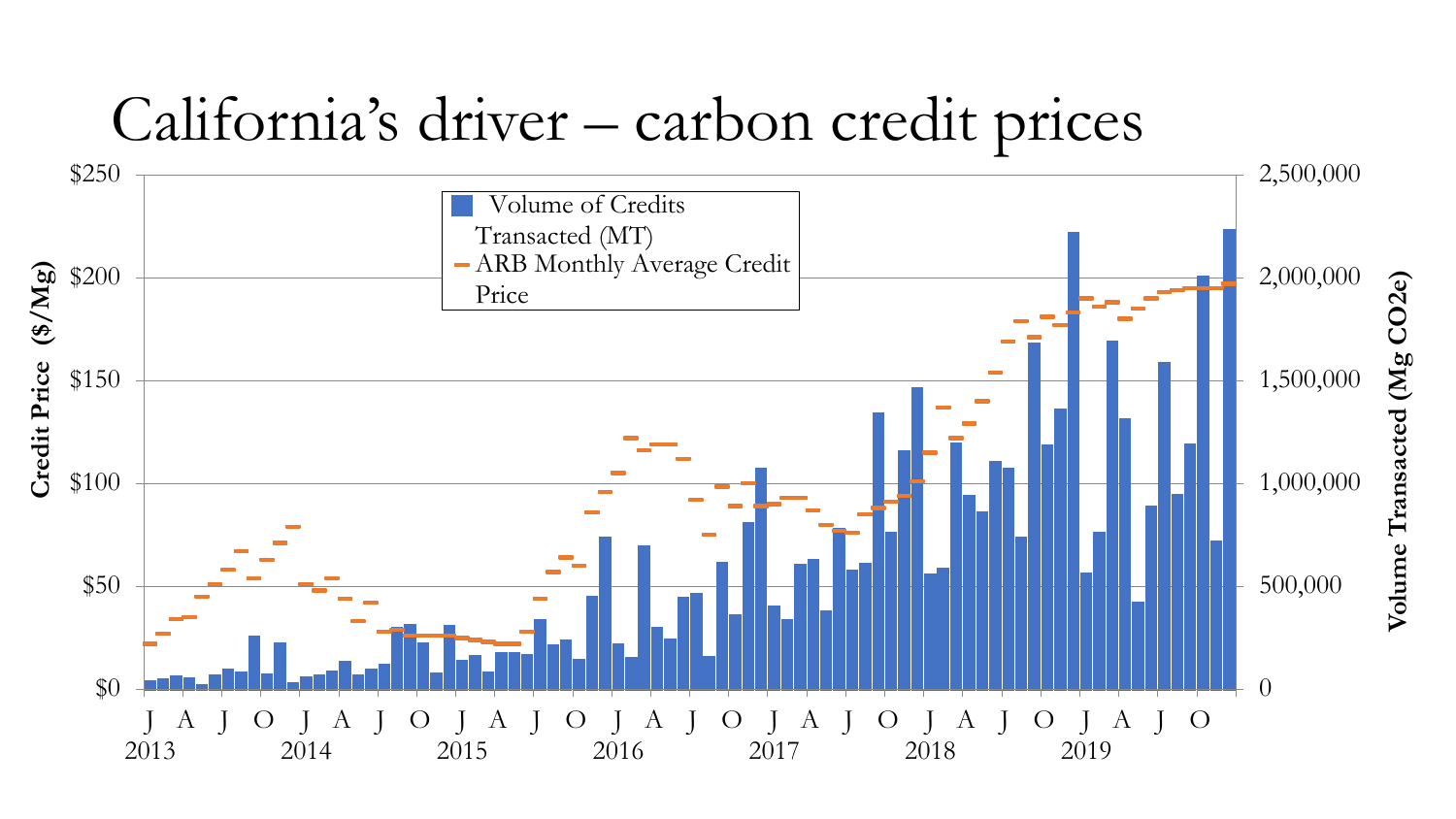### California's driver – biofuel subsidy values

Average LCFS credit value



Source: CARB (2020)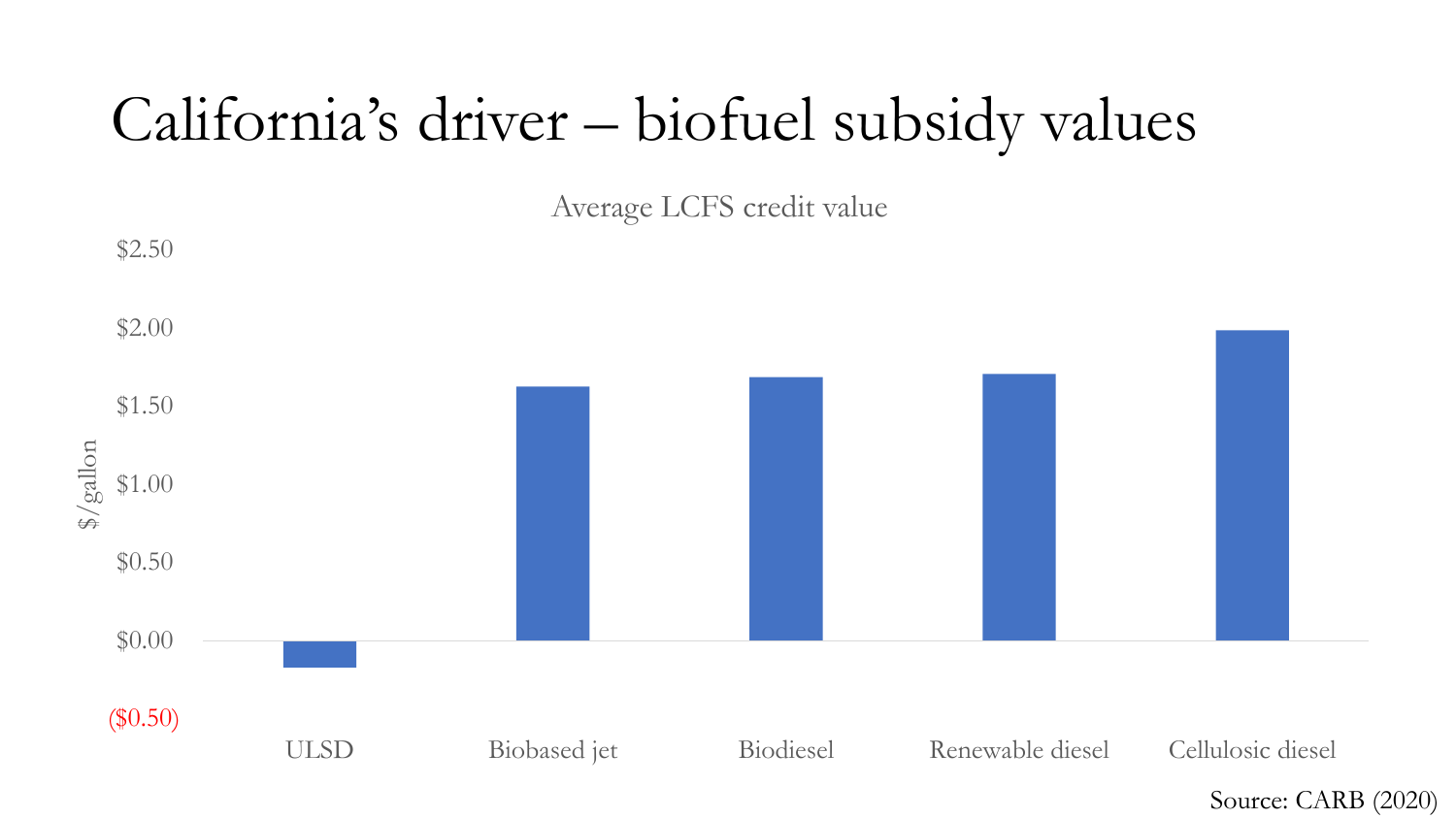## The effect

#### EXXONMO Demonstrating Autotherm

- **Energy G** Clariant to **Biofuel Re**
- Partnership to research into c
- Clariant's sunlig compatible cell
- Objective is to integrated bioc

#### Iowa project (Redfield, IA)

- Privately financed by Stine Seed Fa
- Engineering, Procurement and Construction provided by Frontline Bioenergy
- Conversion of corn stover into suga phenolic oil and biochar

California project (El Dorado Hills, CA)

- Funded by CA Energy Commission
- Partnership with Lawrence Livermo National Laboratory and Frontline Bioenergy
- Feasibility of converting wood waste drop-in biofuels

#### Commercial time: Aemetis embarks on \$158 million cellulosic ethanol project in California

March 8, 2018 | Jim Lane

in Share **Share** Mail **Tweet** 



The 60 million gallon Aemetis ethanol plant in Keyes, California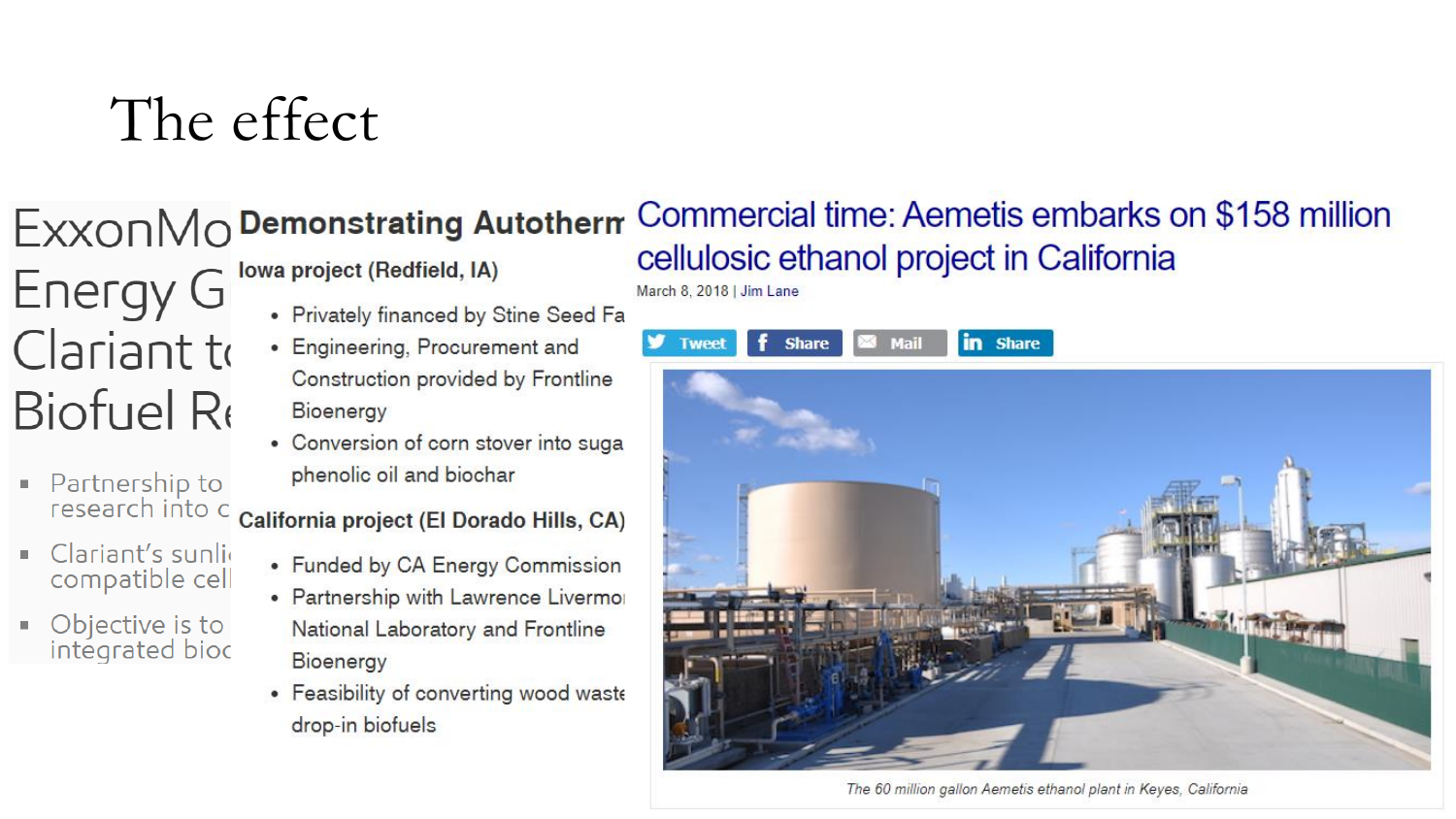### Conclusions

- The CLCPA requires the rapid and thorough decarbonization of NYS's transportation sector
	- NYS is currently far behind other states on transportation decarbonization progress
- Much of this decarbonization will require the use of biomass to mitigate emissions from "hard-to-electrify" sources such as diesel fuel and jet fuel
- California's LCFS has driven commercialization of 2<sup>nd</sup>-generation low carbon technologies, including biofuels from forest biomass
- Forest biomass will need to play an important role if NYS is to achieve the CLCPA's decarbonization targets